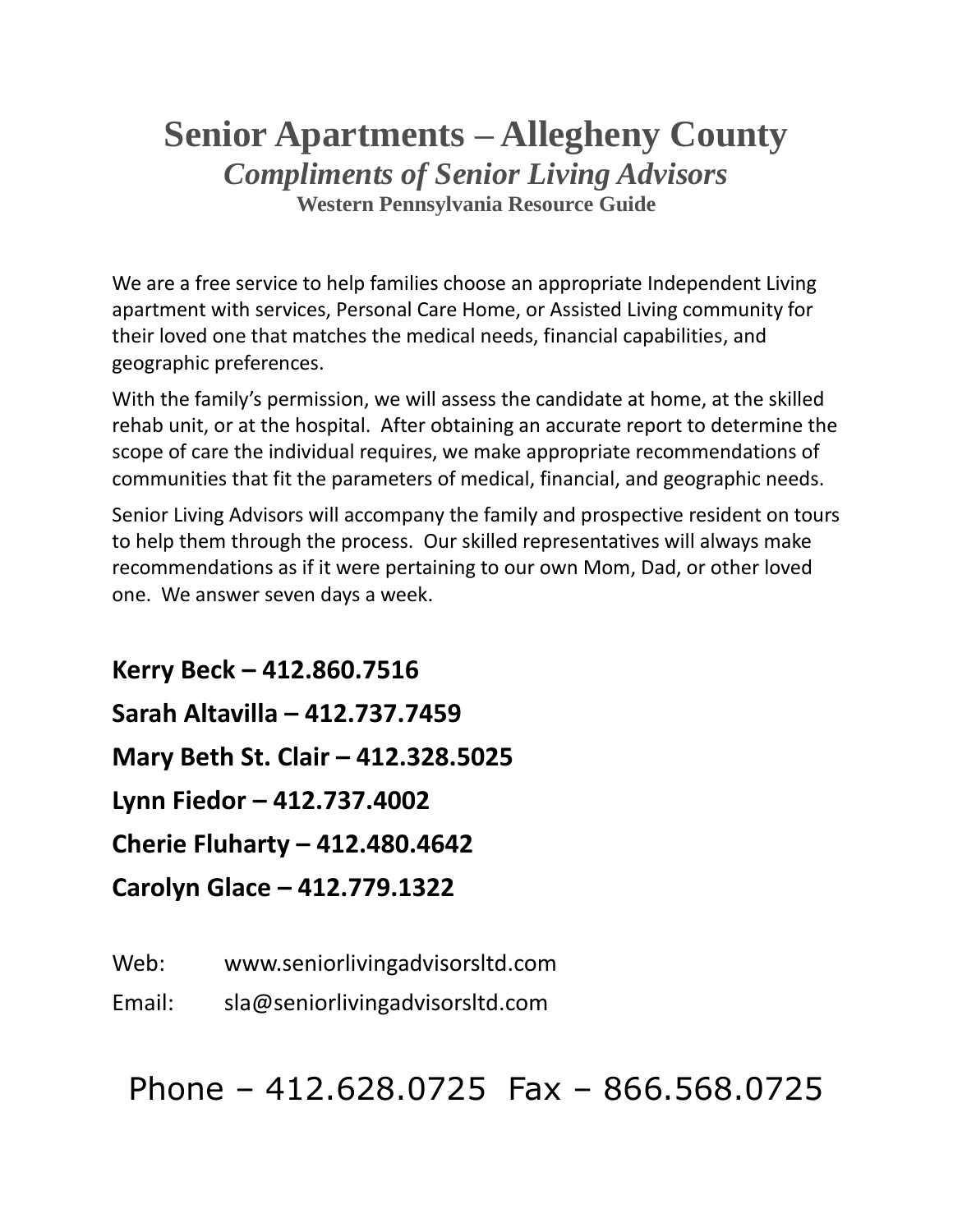# **Senior Apartments – Allegheny County**

Public housing is rental housing provided to income-eligible families, seniors, and persons with disabilities. Public housing comes in all sizes and types--from single-family houses to high-rise apartments for seniors. Residents in public housing may either pay 30-40% of the adjusted gross income for rent, or a flat fee based on the unit for which they qualify. The type of payment depends on the way the building is funded, so contact each building for information.

#### **Pennsylvania Housing Finance Agency (PHFA**)

Affordable Apartment Locator (877) 428-8844 www.pahousingsearch.com

The Apartment Locator is a free service that links consumers to affordable housing options throughout the state. The above website offers information about apartment locations, rental prices, accessibility features, development amenities, current vacancies, and waiting lists.

## **CENTRAL**

# **Sylvania Place**

**Apartments** 29 Sylvania St. Pittsburgh, PA 15210 (Beltzhoover) (412) 829-3910

### **York Commons**

4003 Penn Ave. Pittsburgh, PA 15224 (Bloomfield) (412) 682-1151

### **Laurentian Hall**

5321 Penn Ave. Pittsburgh, PA 15224 (Bloomfield/Garfield) (412) 361-4462

### **Harriet Tubman Terrace**

550 Negley Run Blvd. Pittsburgh, PA 15206 (East Liberty) (412) 363-8422

### **The Commons at N. Aiken**

5330 N. Aiken Court Pittsburgh, PA 15224 (412) 661-1075

### **Pennley Commons**

5601 Penn Ave. East Liberty, PA 15206 (412) 362-2040

### **Greenfield Terrace**

**Apartments** 3909 Raff St. Pittsburgh, PA 15207 (Greenfield) (412) 421-4923

### **Hazelwood Towers**

111 Tecumseh St. Pittsburgh, PA 15207 (Hazlewood) (412) 421-2000

### **Allegheny Union Baptist**

2700 Centre Ave. Pittsburgh, PA 15219 (Hill District) (412) 683-8059

### **Christopher Smith Terrace**

2829 Bedford Ave. Pittsburgh, PA 15219 (Hill District) (412) 682-2024

### **Ebenezer Towers**

420 Dinwiddie St. Pittsburgh, PA 15219 (Hill District) (412) 391-9465

### **K . Leroy Irvis Towers**

715 Mercer St. Pittsburgh, PA 15219 (Hill District) (412) 765-1008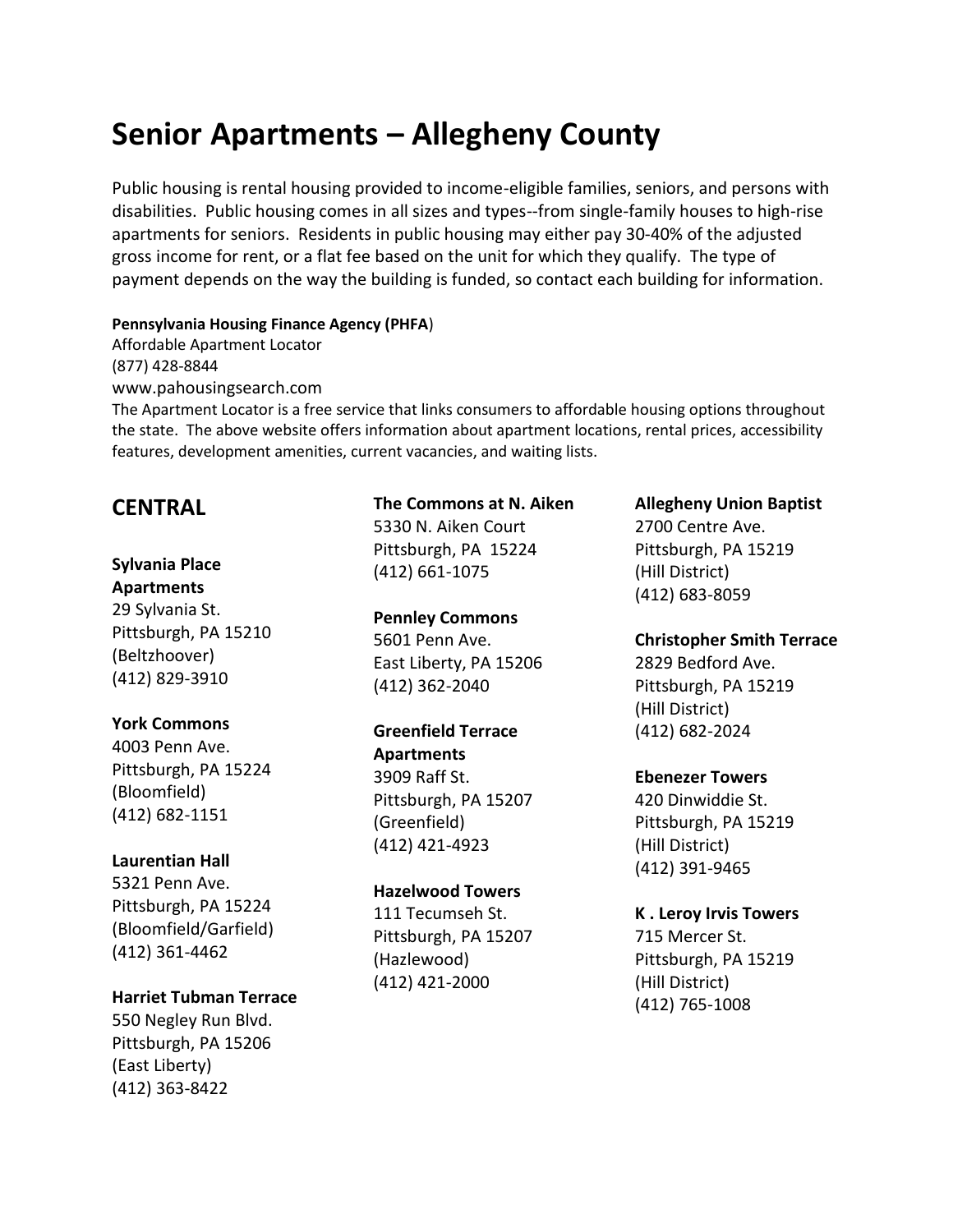#### **Milliones Manor**

2827 Bedford Ave. Pittsburgh, PA 15219 (Hill District) (412) 681-6350

### **John Paul Plaza**

1005 Herron Avenue Pittsburgh, PA 15219 (412) 683-5850

### **The Legacy**

2121 Centre Ave. Pittsburgh, PA 15219 (Hill District) (412) 281-8199

### **Western Manor, Inc.**

2851 Bedford Ave. Pittsburgh, PA 15219 (Hill District) (412) 681-4056

### **Homestead Apartments**

441 E. Eighth Ave. 481 E. Eighth Ave. 411 E. Eighth Ave. 421 E. Eighth Ave. Homestead, PA 15120 (412) 462-1441

### **Second Baptist Senior Apartments**

128 W. 12<sup>th</sup> Ave. Homestead, PA 15120 (412) 829-3910

### **Bennett Place**

7245 Bennett St. Pittsburgh, PA 15208 (Homewood) (412) 242-9977

#### **Homewood House**

7130 Frankstown Ave. Pittsburgh, PA 15208 (Homewood) (412) 244-8161

### **Silver Lake Commons**

6935 Frankstown Ave. Pittsburgh, PA 15208 (Homewood) (412) 362-0165

### **IW Abel Place**

4720 Hatfield St. Pittsburgh, PA 15201 (Lawrenceville) (412) 687-7120

### **St. Augustine Plaza**  $230$   $36^{th}$  St. Pittsburgh, PA 15201 (Lawrenceville) (412) 683-6155

**Pennsylvania-Bidwell High-Rise** 1014 Sheffield St. Pittsburgh, PA 15233 (Manchester) (412) 237-0811

### **Parkview Manor**

3250 Parkview Ave. Pittsburgh, PA 15213 (Oakland) (412) 621-7863 ext. 10

### **William Moorhead Tower** 375 N. Craig St.

Pittsburgh, PA 15213 (Oakland) (412) 681-3709

### **Bellefield Dwellings**

4400 Centre Ave. Pittsburgh, PA 15213 (Oakland) (412) 621-1132

### **Eva P. Mitchell**

1621 Lincoln Ave. Pittsburgh, PA 15206 (East Liberty) (412) 363-4169

### **Negley Commons**

430 Negley Avenue Pittsburgh, PA 15206 (412) 362-0380

### **Perrysville Plaza**

2403 Perrysville Ave. Pittsburgh, PA 15214 (412) 322-0888

### **Roosevelt Arms**

609 Penn Ave. Pittsburgh, PA 15222 (Downtown) (412) 434-1425

### **May Building**

111 Fifth Ave. Pittsburgh, PA 15222 (Downtown) (412) 471-4726

### **Midtown Towers**

643 Liberty Ave. #17 Pittsburgh, PA 15222 (412) 391-5226

### **Fred T. Finello Pavilion**

3206 Niagara St. Pittsburgh, PA 15213 (South Oakland) (412) 687-8635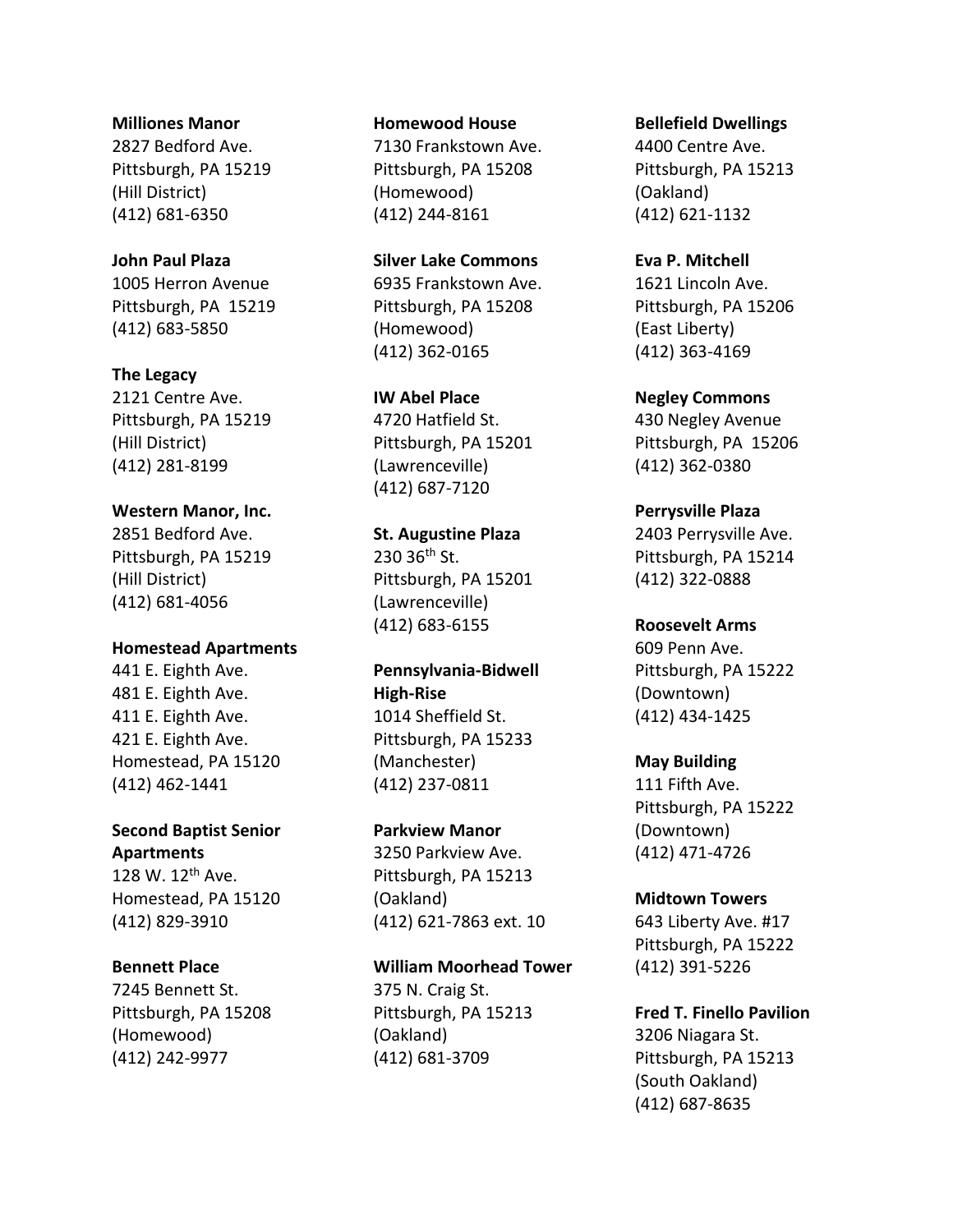### **Carson Retirement**

**Residence** 2850 E. Carson St. Pittsburgh, PA 15203 (Southside) (412) 481 -0700

### **Carson Towers**

2117 E. Carson St. Pittsburgh, PA 15203 (Southside) (412) 431 -8232

### **Fairmont Apartments**

5461 Penn Avenue at Fairmont Pittsburgh, PA 15206 (412) 362 -6080

### **Morse Gardens**

2416 Sarah St. Pittsburgh, PA 15203 (Southside) (412) 481 -3742

### **Forward Shady**

**Apartments** 5841 Forward Ave. Pittsburgh, PA 15217 (Squirrel Hill) (412) 521 -3065

### **Murray Towers**

2825 Murray Ave. Pittsburgh, PA 15217 (Squirrel Hill) (412) 421 -6411

### **Riverview Towers**

52 Garretta St. Pittsburgh, PA 15217 (Squirrel Hill) (412) 521 -7876

### **Fairmont Apartments**

5461 Penn Ave. Pittsburgh, PA 15206 (Garfield) (412) 362 -6080

### **Bernice Crawley Manor/Glen Hazel** 945 Roselle Ct. Pittsburgh, PA 15217 (Glen Hazel) (412) 421 -6418

## **EAST**

**Avenue Apartments** 325 Braddock Ave. Braddock, PA 15104 (412) 636 -9655

**Berg Manor** 40 Holland Ave. Braddock, PA 15104 (412) 823 -9200

### **Brinton Towers** 3000 Locust St. Pittsburgh, PA 15221 (Braddock Hills) (412) 824 -9000

**Centurion Commons** 1987 Centurion Drive Pittsburgh, PA 15221 (724) 224 -4571

**Harry S. Truman Apartments** 25 N. Second St. Duquesne, PA 15110 (412) 466 -8550

### **Miller Avenue Apartments** 16 Miller Ave. Duquesne, PA 15110 (412) 829 -3910

**Summit Retirement Residence** 125 S. Sixth St. Duquesne, PA 15110 (412) 466 -7755

**Bessemer Terrace Apartments** 850 Main St. Pittsburgh, PA 15112 (East Pittsburgh) (412) 829 -3910

**Electric Avenue Apartments** 325 -B Electric Ave. Pittsburgh, PA 15112 (East Pittsburgh) (412) 823 -9223

**Forest Hills Senior Apartments** 2111 Ardmore Blvd. Pittsburgh, PA 15221 (412) 829 -3910

**Commons at North Aiken** 5330 North Aiken Ct. Pittsburgh, PA 15224 (Garfield) (412) 661 -1075

**Fifth Avenue Commons** 1205 Fifth Ave. McKeesport, PA 15132 (412) 678 -0488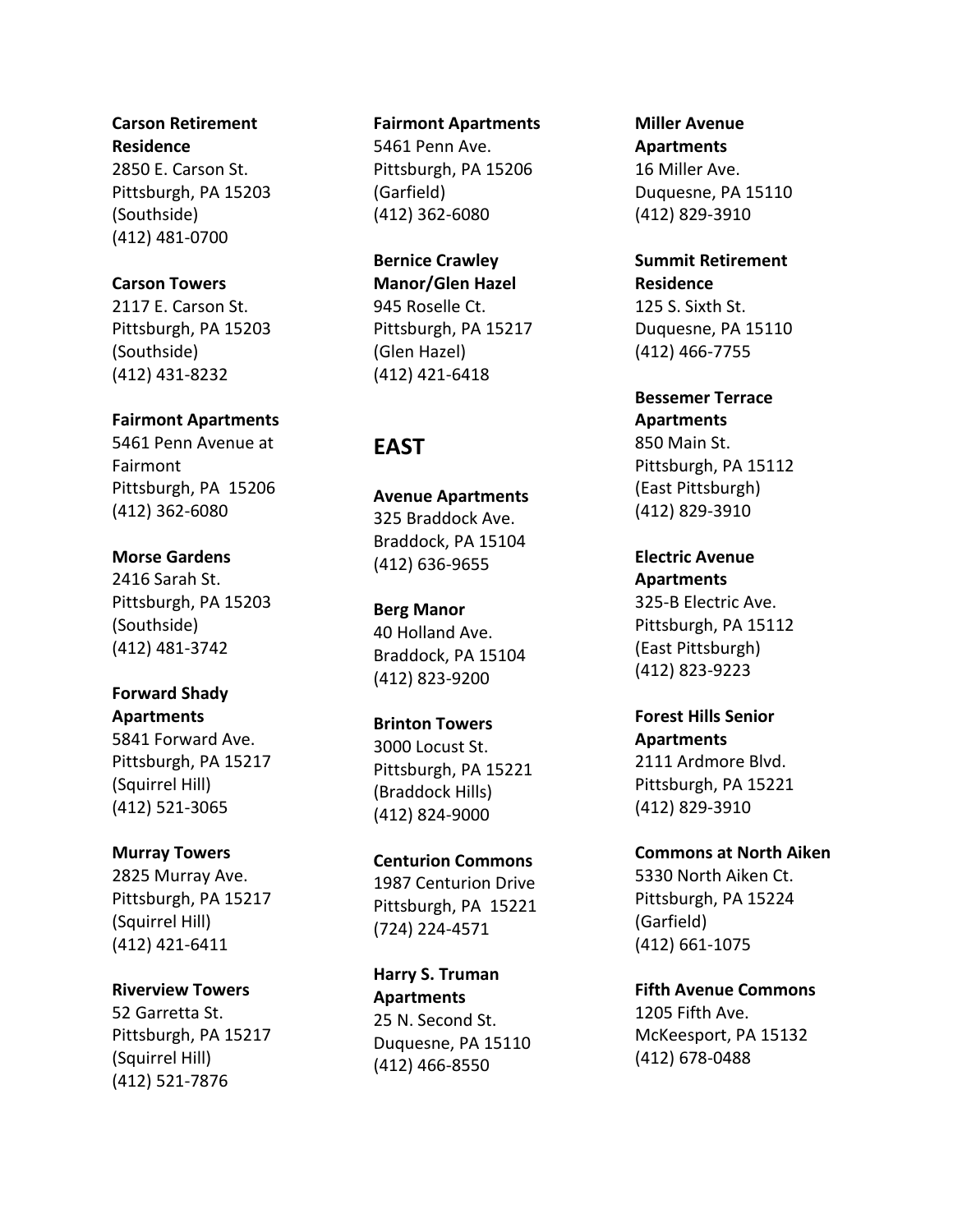#### **Grandview Apartments**

2130 Grandview Ave. McKeesport, PA 15132 (412) 673-6942 ext. 6 **Dumplin Hall** 502 Hay Street Wilkinsburg, PA 15224

### **Isbir Manor**

Building 17 11<sup>th</sup> and Market McKeesport, PA 15132 (412) 673-6942 Ext. 4

#### **McKeesport Towers**

601 Sixth Ave. McKeesport, PA 15132 (412) 673-6942 ext. 310

### **Midtown Plaza**

516 Sinclair St. McKeesport, PA 15132 (412) 664-1940

### **Steelview Manor Apartments**

501 Pirl St. McKeesport, PA 15132 (412) 673-6942 Ext. 3

**Versailles Apartments** 4626 Walnut St. McKeesport, PA 15132 (412) 349-3934

### **Versailles Archer Apartments** 3221 Versailles Ave. McKeesport, PA 15132 (412) 829-3910

**East Boros Apartments** 4165 Ivanhoe Dr. Monroeville, PA 15146 (412) 856-7480

### **Methouse**

111 Caroline St. Munhall, PA 15120 (412) 461-2993

**Munhall Retirement Residence** 1000 Andrew St. Munhall, PA 15120 (412) 462-3200

**St. Therese Plaza** 4 St. Therese Ct. Munhall, PA 15120 (412) 462-2319

#### **General Braddock Towers**

620 Sixth St. North Braddock, PA 15104 (412) 351-1360

**Shady Park Place** 415 Lobinger Ave. North Braddock, PA 15104 (412) 271-7132

**Parkledge Arms**  1600 Rosedale St. North Versailles, PA 15137 (412) 829-1056

**Munroe Towers**  101 Delaware Ave. Oakmont, PA 15139 (412) 828-1820

**Duff Manor** 50 Duff Rd. Pittsburgh, PA 15235 (412) 243-5555

#### **Jefferson Manor**

201 Jefferson Dr. Pittsburgh, PA 15235 (Penn Hills) (412) 241-0289

**Penn Arbors Apartments** 10918 Frankstown Rd. Pittsburgh, PA 15235 (Penn Hills) (412) 247-4973

**Lavender Heights Senior Apartments** 100 Lavender Heights Court Pittsburgh, PA 15235 (Penn Hills) (412) 264-3560

**Broadview Manor** 270 Broadway Ave. Pitcairn, PA 15140 (412) 349-3934

**Bry Mard Apartments** 8630 Bricelyn St. Pittsburgh, PA 15221 (412) 241-2543

**Plum Creek Acres** 501 Center-New Texas Rd. Pittsburgh, PA 15239 (412) 795-2191

**Retirement Residence of Plum** 620 Repp Rd. Plum, PA 15068 (724) 339-2925

**Wilmerding Apartments** 314 Commerce Street Wilmerding, PA 15148 (412) 823-3472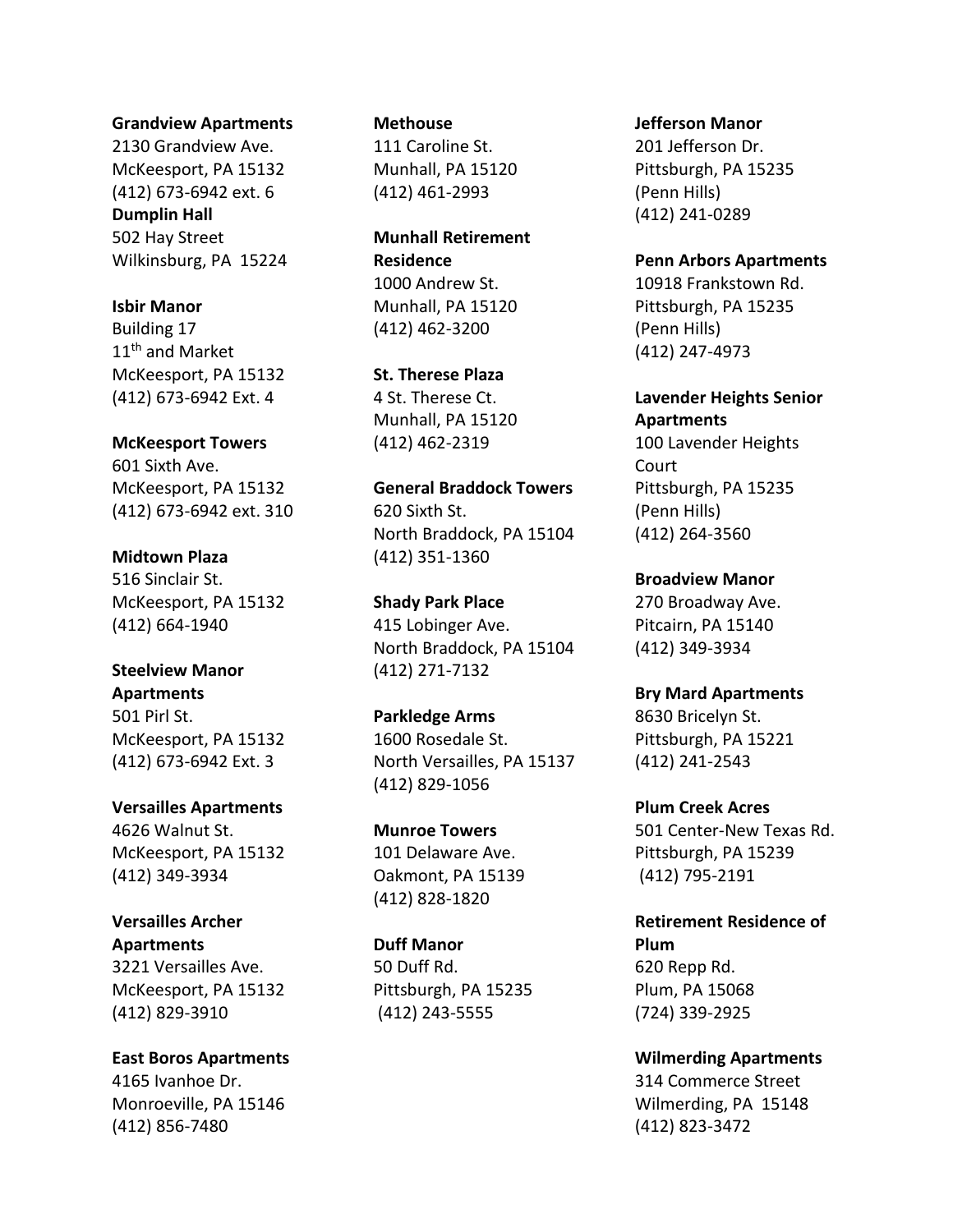#### **Swissvale Towers**

1826 Monongahela Ave. Pittsburgh, PA 15218 (Swissvale) (412) 351-6031

### **Pennshaw Estates**

101 Shaw Ave. Turtle Creek, PA 15145 (412) 823-9200

#### **John Fraser Hall**

500 Hunter Street Turtle Creek, PA 15145 (412) 823-8009

#### **AJ Demore Towers**

1 Demore Dr. Verona, PA 15147 (412) 820-0388

**Beechtree Commons** 6460 Leechburg Rd. Verona, PA 15147

### **Heritage Park**

(412) 798-5589

1603 Delaware Ave. White Oak, PA 15131 (412) 823-9200

**White Oak Retirement Residence**  2967 Jacks Run Rd. White Oak, PA 15131 (412) 675-0412

### **PlumWood Apartments** 111 Ridgemead Fields Drive Verona, PA 15147 (412) 828-3737

### **Douglas Plaza Apartments**

2407 Laketon Rd. Pittsburgh, PA 15221 (Wilkinsburg) (412) 241-8280

**Gable Ridge** 8000 Beacon Hill Dr. Pittsburgh, PA 15221 (Wilkinsburg) (412) 241-9474

**Shields Building** 822 Wood St. Pittsburgh, PA 15221 (Wilkinsburg) (412) 261-6500

**Wood Towers** 810 Wood St.

Pittsburgh, PA 15221 (Wilkinsburg) (412) 244-8180

**Wilmerding Apartments** 314 Commerce St. Wilmerding, PA 15148 (412) 823-3472

### **NORTH**

**Metowers** 1001 New Brighton Rd. Pittsburgh, PA 15202 (Avalon) (412) 734-4111

**Fremont Square** 50 S. Fremont Ave. Pittsburgh, PA 15202 (Bellevue) (412) 761-0731

### **Blawnox Apartments**

701 Center Ave. Pittsburgh, PA 15238 (Blawnox) (412) 828-0139

**Brackenridge Hall** 887 First Ave. Brackenridge, PA 15014 (724) 226-1070

**Lynn Williams Apartments** 3710 Brighton Rd. Pittsburgh, PA 15212 (Brighton Heights) (412) 734-4229

**Riverview Manor** 1500 Letort St. Pittsburgh, PA 15212 (Brighton Heights) (412) 734-0741

**Sheptytsky Arms** 3505 Mexico St. Pittsburgh, PA 15212 (Brighton Heights) (412) 766-8802

**Etna Commons** 21 Hickory St.

Pittsburgh, PA 15223 (Etna) (412) 782-2711

**Alverno Apartments**  98 Hawthorne Rd. Pittsburgh, PA 15209 (412) 821-7080

**Lloyd McBride Court** 614 Lincoln Ave. Pittsburgh, PA 15209 (Millvale) (412) 821-4474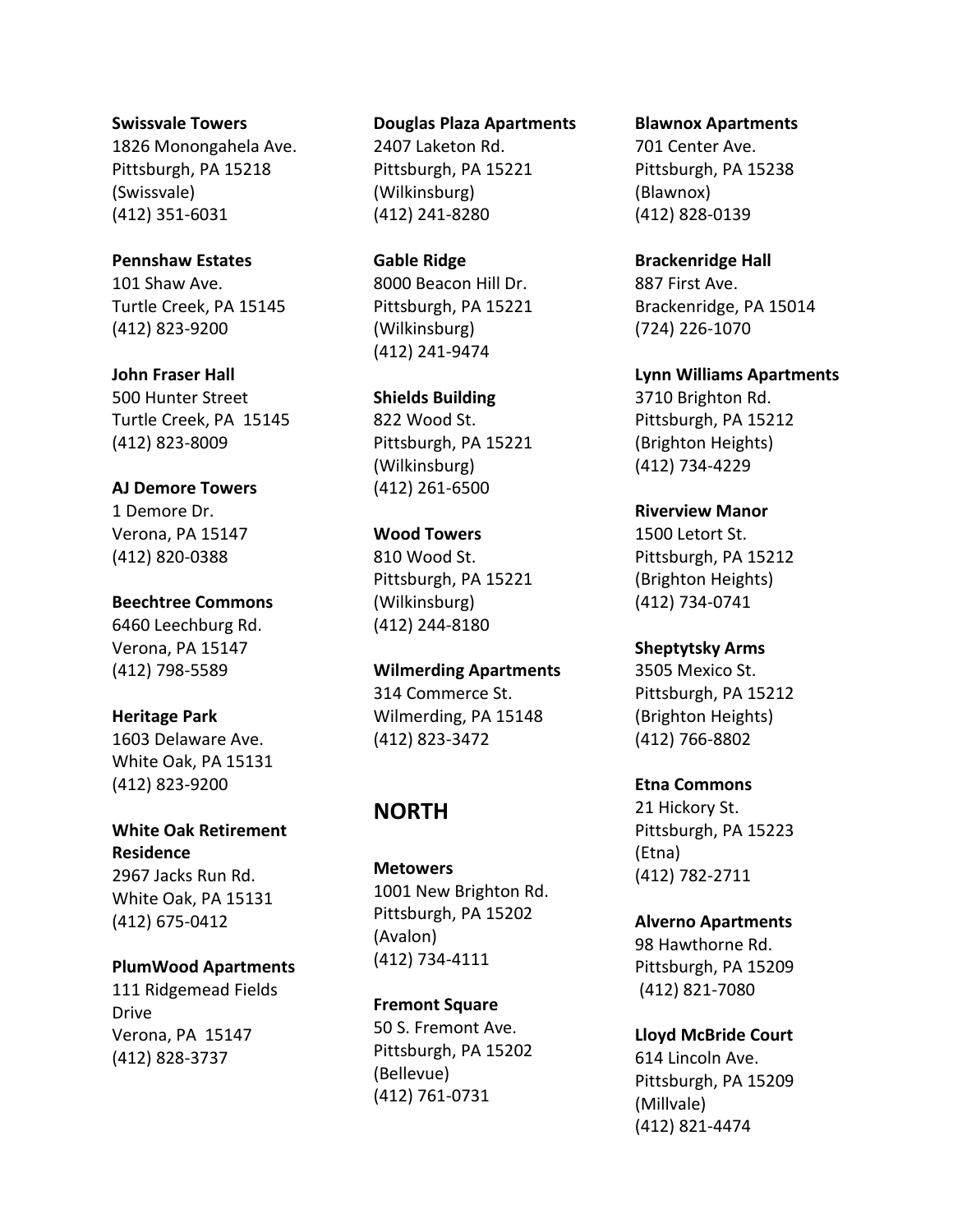### **Pine Bridge Heights**

892 Veterans Ln. Natrona Heights, PA 15065 (724) 294-0080

**Arch Court Apartments** 1310 Arch St. Pittsburgh, PA 15212 (North Side) (412) 231-4121

### **West Park Court**

710 West North Ave. Pittsburgh, PA 15212 (North Side) (412) 231-2636

**Pressley Street Highrise** 601 Pressley St.

Pittsburgh, PA 15212 (412) 237-0823

### **St. Ambrose Manor**

1235 Yetta Ave. Pittsburgh, PA 15212 (Spring Hill) (412) 322-2111

### **The Allegheny**

401 West Commons Dr. Pittsburgh, PA 15212 (412) 322-7872

**Northside Coalition Senior Housing** 1500 Brighton Place Pittsburgh, PA 15212 (North Side)

### **Perrysville Plaza**

(412) 321-2895

2403 Perrysville Avenue Pittsburgh, PA 15214 (412) 322-0888

### **Northview Heights High-Rise** 533 Mt. Pleasant Rd. #1102 Pittsburgh, PA 15214 (North Side)

**Steelworkers Tower** 2639 Perrysville Ave. Pittsburgh, PA 15214 (412) 321-2460

(412) 237-0804

### **Upper Rooms**

2334 Perrysville Ave. Pittsburgh, PA 15214 (412) 321-4139

**North Hills Highlands** 100 Felicity Dr. Pittsburgh, PA 15237 (Ross Twp.) (412) 366-3300

**Perrytown Place** Highland Pines Dr. Pittsburgh, PA 15237

(Ross Twp.) (412) 366-6311

### **Robert J. Corbett**

175 Corbett Ct. Pittsburgh, PA 15237 (Ross Twp.) (412) 366-6150

**RossHill Retirement Residence** 7500 Ross Park Dr. Pittsburgh, PA 15237 (Ross Twp.) (412) 847-0161

#### **Etna Commons**

21 Hickory Street Pittsburgh, PA 15223 (412) 782-2711

**Towne North Apartments** 99 Corbett Ct. Pittsburgh, PA 15237 (Ross Twp.) (412) 367-9494

**West Deer Manor** 40 McKrell Rd. Russellton, PA 15076 (724) 265-5399

**Shaler Oaks** 1122 Mt. Royal Blvd. Pittsburgh, PA 15223 (Shaler) (412) 487-9401

**Granada Apartments** 1313 Middle St. Pittsburgh, PA 15215 (Sharpsburg) (412) 781-1844

### **Sharpsburg Towers**

601 Main St. Pittsburgh, PA 15215 (Sharpsburg) (412) 784-0600

### **Springdale Manor**

504 Pittsburgh St. Springdale, PA 15144 (412) 274-7303

### **Dalton's Edge**

700-704 Second Ave. Tarentum, PA 15084 (724) 226-9091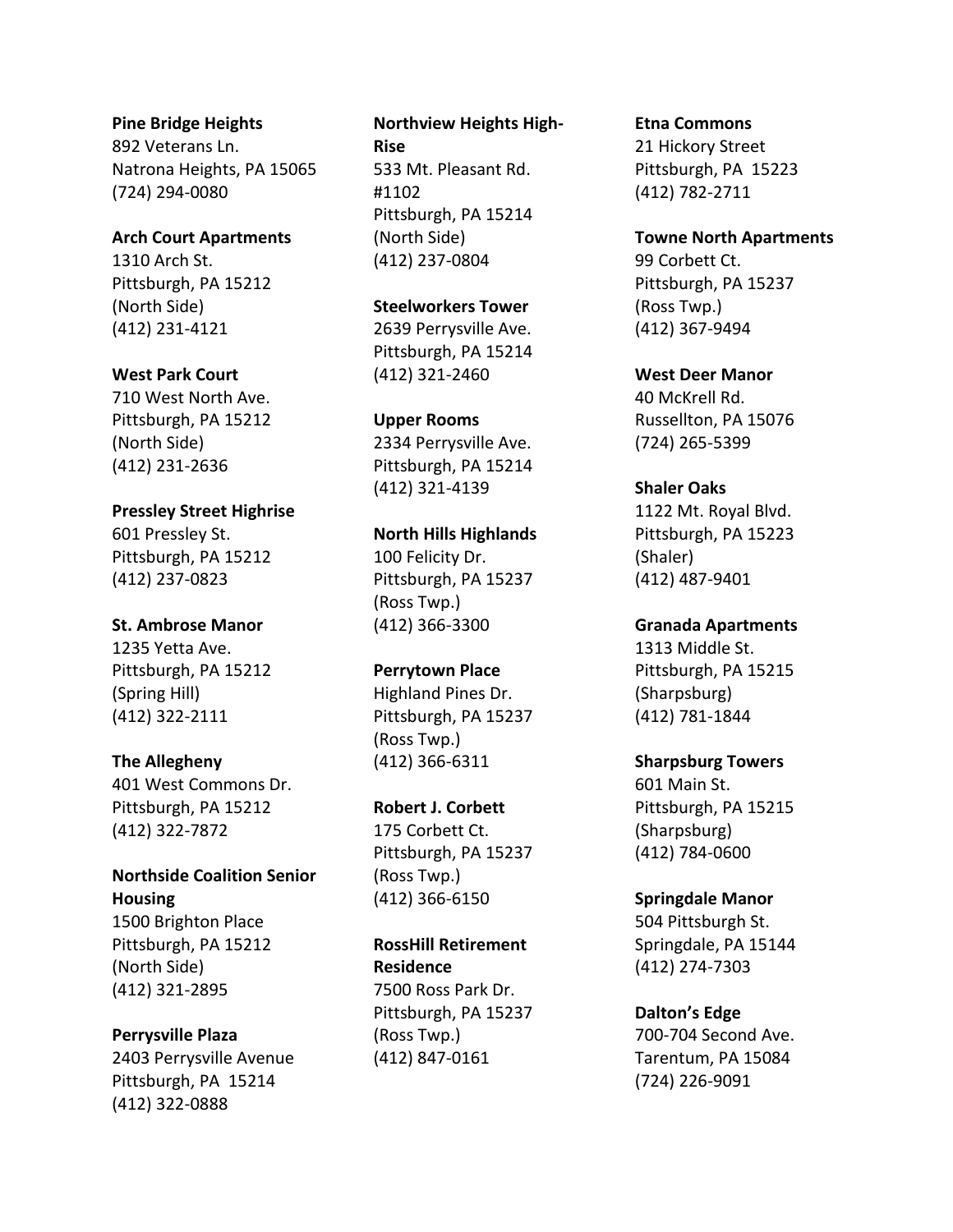**Rachel Carson Hall** 135 Second Ave. Tarentum, PA 15084 (724) 226-1114

**Golden Tower**

215 Allegheny Street Tarentum, PA 15084 (724) 226-1070

**Mt Nazareth Commons**

250 Nazareth Way Pittsburgh, PA 15229 (412) 415-0475

**West View Towers**

808 West View Park Dr. Pittsburgh, PA 15229 (West View) (412) 931-6373

**Alexis Manor Apartments** 10100 Old Perry Hwy. Wexford, PA 15090 (724) 935-7411

# **SOUTH**

**Baldwin Towers**

200 Knoedler Rd. Pittsburgh, PA 15236 (Baldwin) (412) 653-4407

### **Beechview Manor**

1926 Pauline Ave. Pittsburgh, PA 15216 (Beechview) (412) 571-2999

### **Gualtieri Manor**

2125 Los Angeles Ave. Pittsburgh, PA 15216 (Beechview) (412) 343-2214

**Germaine Harbor Apartments** 100 Germaine Ln. Bethel Park, PA 15102 (412) 833-9818

**St. Thomas More Manor** 1000 Oxford Dr. Bethel Park, PA 15102 (412) 833-2410

**Creedmoor Court** 1050 Creedmoor Ave. Pittsburgh, PA 15226 (Brookline) (412) 344-1540

**Parkside Manor**  1306 Brookline Blvd. Pittsburgh, PA 15226 (Brookline) (412) 343-2770

**Daniel A. Pietragallo Carrick Regency** 2129 Brownsville Rd. Pittsburgh, PA 15210 (Carrick) (412) 881-1635

**Richard Caliguiri /Allentown Plaza** 803 E. Warrington Ave. Pittsburgh, PA 15210 (412) 481-3731

**Dormont Place** 2900 Belrose Ave. Pittsburgh, PA 15216 (Dormont)

(412) 829-3910

**Baptist Manor** 493 Castle Shannon Blvd. Pittsburgh, PA 15243 (Mt. Lebanon) (412) 563-6566

**Dorchester of Mt. Lebanon** 2903 Midland Avenue Pittsburgh, PA 15226 (412) 857-3330

**Twin Towers** 314 Washington Rd. Pittsburgh, PA 15216 (Mt. Lebanon) (412) 341-3622

**Ormsby Manor** 113 Ormsby Ave. Pittsburgh, PA 15210 (Mt. Oliver) (412) 431-2829

**South Hills Retirement Residence** 125 Ruth St. Pittsburgh, PA 15211 (Mt. Washington) (412) 481-8100

**St. Justin Plaza** 120 Boggs Ave. Pittsburgh, PA 15211 (Mt. Washington) (412) 381-3941